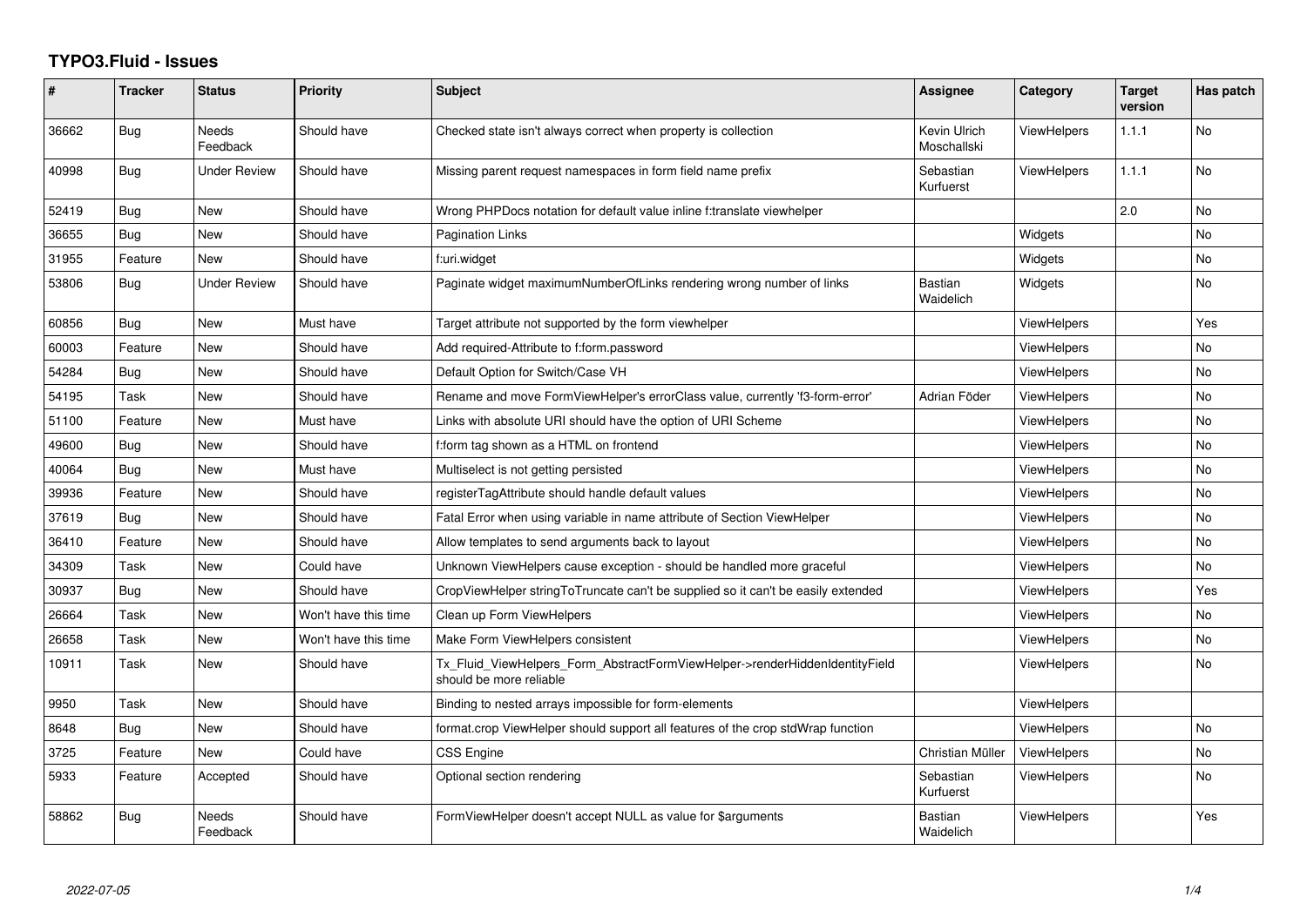| $\vert$ # | <b>Tracker</b> | <b>Status</b>       | <b>Priority</b> | <b>Subject</b>                                                                            | Assignee                    | Category    | <b>Target</b><br>version | Has patch |
|-----------|----------------|---------------------|-----------------|-------------------------------------------------------------------------------------------|-----------------------------|-------------|--------------------------|-----------|
| 33628     | Bug            | Needs<br>Feedback   | Must have       | Multicheckboxes (multiselect) for Collections don't work                                  | Christian Müller            | ViewHelpers |                          | <b>No</b> |
| 8491      | Task           | Needs<br>Feedback   | Should have     | link.action and uri.action differ in absolute argument                                    | Karsten<br>Dambekalns       | ViewHelpers |                          | No        |
| 65424     | Bug            | <b>Under Review</b> | Should have     | SelectViewHelper must respect option(Value Label)Field for arrays                         |                             | ViewHelpers |                          | No        |
| 59057     | Bug            | <b>Under Review</b> | Must have       | Hidden empty value fields shoud be disabled when related field is disabled                | <b>Bastian</b><br>Waidelich | ViewHelpers |                          | No        |
| 34682     | Bug            | <b>Under Review</b> | Should have     | Radio Button missing checked on validation error                                          |                             | ViewHelpers |                          | <b>No</b> |
| 60181     | Feature        | New                 | Could have      | Caching mechanism for Fluid Views/Templates                                               |                             | View        |                          | No        |
| 45394     | Task           | New                 | Should have     | Forwardport Unit test for standalone view                                                 |                             | View        |                          | No        |
| 43072     | Task           | New                 | Should have     | Remove TOKENS for adding templates fallback in Backporter                                 |                             | View        |                          | No        |
| 38369     | <b>Bug</b>     | <b>New</b>          | Must have       | Resource ViewHelpers should not fall back to request package                              |                             | View        |                          | No        |
| 8989      | Feature        | Needs<br>Feedback   | Could have      | Search path for fluid template files                                                      |                             | View        |                          | No        |
| 39990     | Bug            | New                 | Should have     | Same form twice in one template: hidden fields for empty values are only rendered<br>once |                             | Core        |                          | No        |
| 33551     | <b>Bug</b>     | New                 | Must have       | View helper values break out of a partial scope                                           | Sebastian<br>Kurfuerst      | Core        |                          | No        |
| 32035     | Task           | New                 | Should have     | Improve fluid error messages                                                              |                             | Core        |                          | Yes       |
| 30555     | Feature        | New                 | Could have      | Make TagBuilder more extensible                                                           |                             | Core        |                          | No        |
| 27607     | <b>Bug</b>     | New                 | Must have       | Make Fluid comparisons work when first element is STRING, second is NULL.                 |                             | Core        |                          | No        |
| 12863     | Bug            | New                 | Should have     | Attributes of a viewhelper can't contain a '-'                                            | Sebastian<br>Kurfuerst      | Core        |                          | No        |
| 10472     | Feature        | New                 | Could have      | Fluid Standalone distribution                                                             |                             | Core        |                          | No        |
| 7608      | Feature        | New                 | Could have      | Configurable shorthand/object accessor delimiters                                         |                             | Core        |                          | Yes       |
| 4704      | Feature        | New                 | Should have     | Improve parsing exception messages                                                        |                             | Core        |                          |           |
| 3481      | Bug            | New                 | Should have     | Use ViewHelperVariableContainer in PostParseFacet                                         |                             | Core        |                          | No        |
| 1907      | Feature        | New                 | Could have      | Default values for view helpers based on context                                          |                             | Core        |                          |           |
| 33394     | Feature        | Needs<br>Feedback   | Should have     | Logical expression parser for BooleanNode                                                 | <b>Tobias Liebig</b>        | Core        |                          | <b>No</b> |
| 51239     | <b>Bug</b>     | <b>Under Review</b> | Must have       | AbstractViewHelper use incorrect method signature for "\$this->systemLogger->log()"       | Adrian Föder                | Core        |                          | Yes       |
| 46257     | Feature        | <b>Under Review</b> | Should have     | Add escape sequence support for Fluid                                                     |                             | Core        |                          | No        |
| 60271     | Feature        | New                 | Should have     | Paginate viewhelper, should also support arrays                                           |                             |             |                          | No        |
| 58983     | <b>Bug</b>     | New                 | Should have     | format.date does not respect linebreaks and throws exception                              |                             |             |                          | No        |
| 58921     | Bug            | New                 | Should have     | f:form.* VHs crash if NOT inside f:form but followed by f:form                            |                             |             |                          | No        |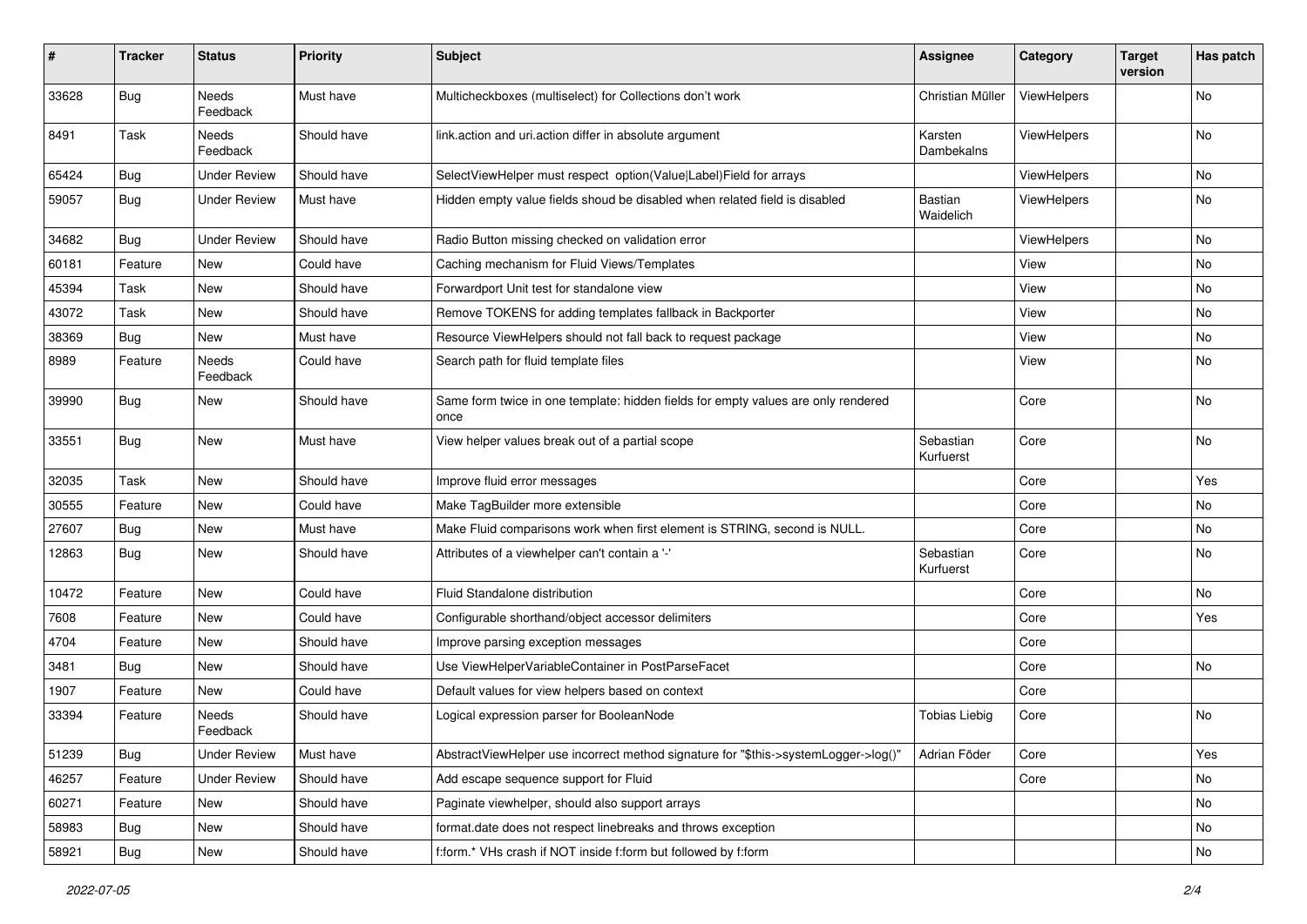| ∦     | <b>Tracker</b> | <b>Status</b>     | <b>Priority</b> | <b>Subject</b>                                                                                              | <b>Assignee</b>              | Category | Target<br>version | Has patch |
|-------|----------------|-------------------|-----------------|-------------------------------------------------------------------------------------------------------------|------------------------------|----------|-------------------|-----------|
| 57885 | Bug            | <b>New</b>        | Must have       | Inputs are cleared from a second form if the first form produced a vallidation error                        |                              |          |                   | <b>No</b> |
| 56237 | Task           | <b>New</b>        | Should have     | in-line (Condition)ViewHelpers should not evaluate on parsing                                               |                              |          |                   | <b>No</b> |
| 52591 | Bug            | New               | Should have     | The Pagination Widget broken for joined objects                                                             |                              |          |                   | No        |
| 51277 | Feature        | <b>New</b>        | Should have     | ViewHelper context should be aware of actual file occurrence                                                |                              |          |                   | <b>No</b> |
| 49038 | Bug            | <b>New</b>        | Must have       | form.select does not select the first item if prependOptionValue is used                                    |                              |          |                   | <b>No</b> |
| 48355 | Feature        | New               | Could have      | Assign output of viewhelper to template variable for further processing.                                    |                              |          |                   |           |
| 47669 | Task           | New               | Should have     | FormViewHelper does not define the default request method                                                   |                              |          |                   | No        |
| 46545 | Feature        | New               | Should have     | Better support for arrays in options of SelectViewHelper                                                    |                              |          |                   | No        |
| 45153 | Feature        | New               | Should have     | f:be.menus.actionMenuItem - Detection of the current select option is insufficient                          |                              |          |                   | No        |
| 43071 | Task           | New               | Should have     | Remove TOKENS for adding fallback teplates in B                                                             |                              |          |                   | No        |
| 42743 | Task           | New               | Should have     | Remove inline style for hidden form fields                                                                  |                              |          |                   | No        |
| 42397 | Feature        | New               | Should have     | Missing viewhelper for general links                                                                        |                              |          |                   | No        |
| 40081 | Feature        | New               | Should have     | Allow assigned variables as keys in arrays                                                                  |                              |          |                   | No        |
| 38130 | Feature        | New               | Should have     | Checkboxes and multiple select fields should have an assignable default value                               |                              |          |                   | No        |
| 37095 | Feature        | New               | Should have     | It should be possible to set a different template on a Fluid TemplateView inside an<br>action               | Christopher<br><b>Hlubek</b> |          |                   | No        |
| 36559 | Feature        | <b>New</b>        | Could have      | New widget progress bar                                                                                     |                              |          |                   | Yes       |
| 33215 | Feature        | New               | Should have     | RFC: Dynamic values in ObjectAccess paths                                                                   |                              |          |                   | No        |
| 28554 | <b>Bug</b>     | <b>New</b>        | Should have     | (v4) implement feature flag to disable caching                                                              |                              |          |                   | <b>No</b> |
| 28553 | <b>Bug</b>     | <b>New</b>        | Should have     | improve XHProf test setup                                                                                   |                              |          |                   | <b>No</b> |
| 28552 | Bug            | <b>New</b>        | Should have     | (v5) write ViewHelper test for compiled run; adjust functional test to do two passes<br>(uncached & cached) |                              |          |                   | No        |
| 28550 | <b>Bug</b>     | New               | Should have     | (v4) make widgets cacheable, i.e. not implement childnodeaccess interface                                   |                              |          |                   | No        |
| 28549 | Bug            | New               | Should have     | make widgets cacheable, i.e. not implement childnodeaccess interface                                        |                              |          |                   | No        |
| 13045 | Bug            | New               | Should have     | Entity decode of strings are different between if-conditions and output of variable                         |                              |          |                   |           |
| 9514  | Feature        | New               | Should have     | Support explicit Array Arguments for ViewHelpers                                                            |                              |          |                   |           |
| 28551 | Bug            | Accepted          | Should have     | (v4) backport VHTest                                                                                        | Sebastian<br>Kurfuerst       |          |                   | No        |
| 9005  | Feature        | Accepted          | Could have      | Fluid Template Analyzer (FTA)                                                                               | Sebastian<br>Kurfuerst       |          |                   |           |
| 46091 | Task           | Needs<br>Feedback | Should have     | Show source file name and position on exceptions during parsing                                             |                              |          |                   | No        |
| 45345 | Feature        | Needs<br>Feedback | Should have     | Easy to use comments for fluid that won't show in output                                                    |                              |          |                   |           |